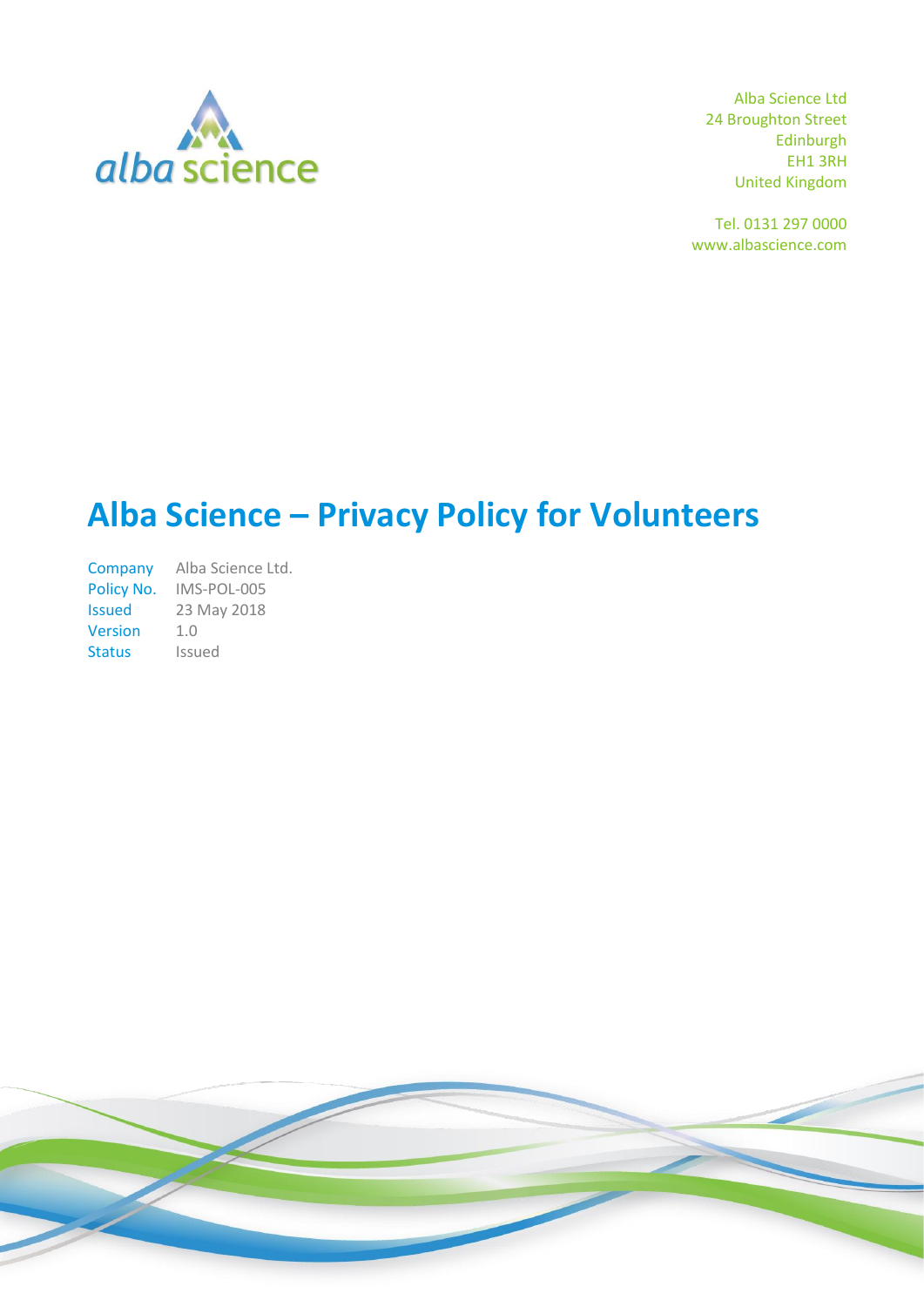

## **CONTENTS**

| 1              | <b>OVERVIEW</b>                          | 3              |
|----------------|------------------------------------------|----------------|
| $\overline{2}$ | <b>INTRODUCTION</b>                      | $\overline{3}$ |
| 3              | TYPES OF PERSONAL DATA WE COLLECT        | 3              |
| 4              | SENSITIVE PERSONAL DATA                  | $\overline{4}$ |
| 5              | PURPOSES FOR PROCESSING PERSONAL DATA    | $\overline{4}$ |
| 6              | LEGAL BASIS FOR PROCESSING PERSONAL DATA | 6              |
| 7              | WHO WE SHARE YOUR PERSONAL DATA WITH     | $\overline{7}$ |
| 8              | WHERE WE KEEP YOUR PERSONAL DATA         | $\overline{7}$ |
| 9              | TRANSFER OF PERSONAL DATA ABROAD         | 8              |
| 10             | <b>DATA RETENTION</b>                    | 8              |
| 11             | <b>YOUR RIGHTS</b>                       | 8              |
| 12             | <b>ISSUES AND COMPLAINTS</b>             | 8              |
| 13             | <b>UPDATES TO THIS POLICY</b>            | 9              |
| 14             | CONTACTING US ABOUT THIS PRIVACY POLICY  | 9              |
|                |                                          |                |

| <b>Version</b> | Date.       | Document    | Page |
|----------------|-------------|-------------|------|
| 1.0            | 23 May 2018 | IMS-POL-005 |      |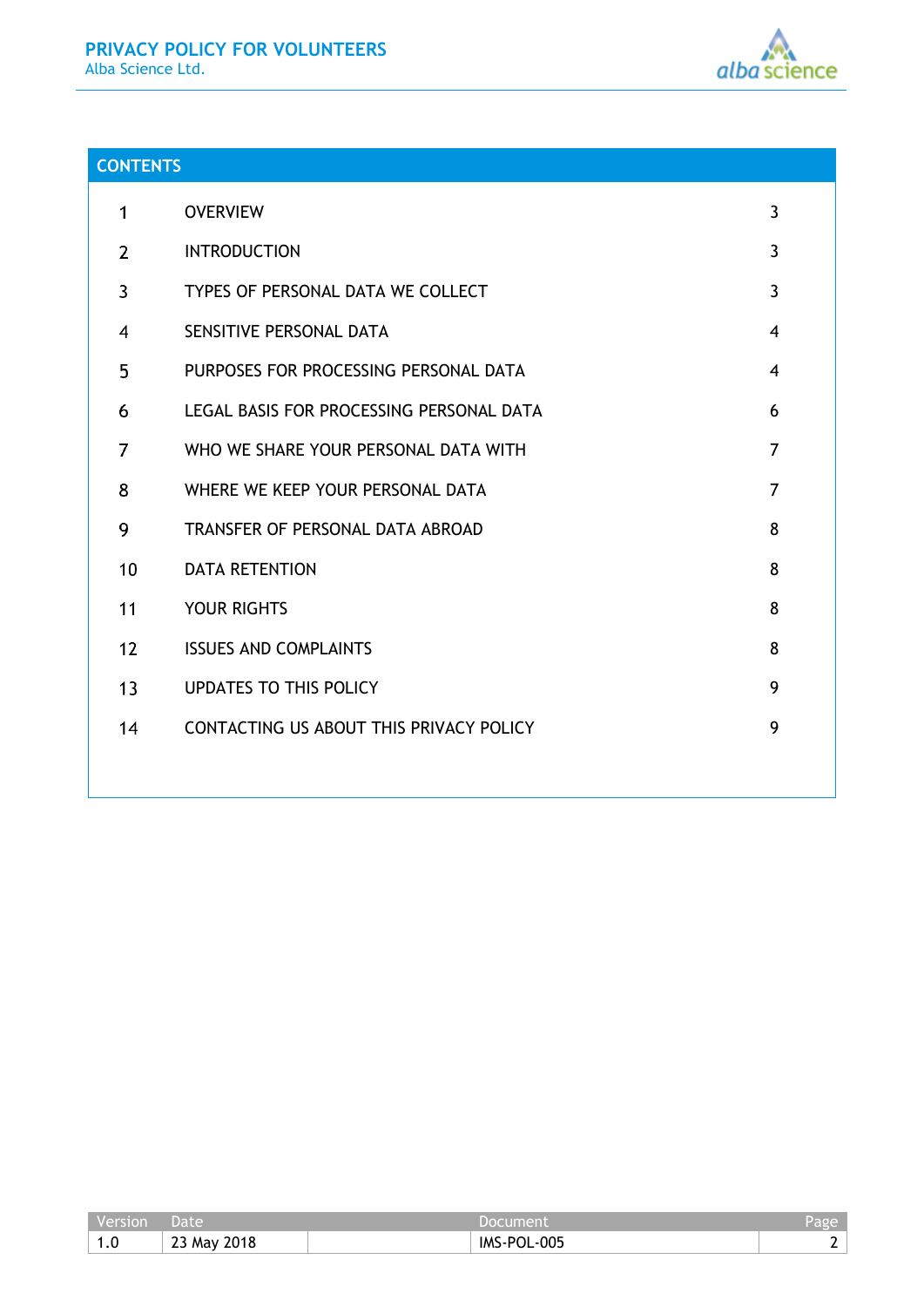

#### <span id="page-2-0"></span>1 **OVERVIEW**

Alba Science Ltd. ("we", "us" or "alba") is committed to data protection and data privacy. With the General Data Protection Regulation (GDPR) becoming enforceable from 25 May 2018, we have undertaken a GDPR readiness programme to review our entire business, the way we handle data and the way in which we use it to provide our services and manage business operations.

We hold personal data on all our volunteers to allow us to perform the work that we do. This notice details the personal data we may retain, process and share with third parties relating to your involvement with us and our studies. We are committed to ensuring that your information is secure, accurate and relevant. To prevent unauthorised access or disclosure, we have implemented suitable physical, electronic, and managerial procedures to safeguard and secure personal data we hold.

#### <span id="page-2-1"></span> $2<sup>1</sup>$ **INTRODUCTION**

We have issued this notice to describe how we handle personal information that we hold about our volunteers (often referred to as "subjects" or collectively referred to as "you").

For clarity, people who apply to be added to our panel of volunteers are referred to as "Volunteers". From this panel, some volunteers are selected to take part in individual studies. At the point a volunteer is included on a specific study, we refer to them as being a "subject" on that study. For the purposes of this notice, the term "volunteer" applies to all volunteers and the term "subject" applies to those volunteers participating on a study.

We respect the privacy rights of individuals and are committed to handling personal information responsibly and in accordance with applicable law. This notice sets out the personal data that we collect and process about you, the purposes of the processing and the rights that you have in connection with it.

### <span id="page-2-2"></span> $\overline{3}$ **TYPES OF PERSONAL DATA WE COLLECT**

There are different types of personal data we collect about you. We need some when you apply in order to match you to suitable studies and to contact you.

### **BASIC PERSONAL DATA FOR ALL VOLUNTEERS**

To become a volunteer with us, we need to collect some personal information about you. This information is used to match you to suitable studies and to contact you. When you apply to become a volunteer, you will complete an application form for us and we will create a profile for you.

We may collect the following types of personal information when you apply:

- Identification Data such as your name, gender, date of birth.
- Contact Details such as home address, mobile telephone and email address.
- Profiling Data to allow us to match our volunteers to our studies such as hair colour, skin type, dandruff, sensitive-skin.
- Medical History Data such as history of eczema, hayfever, epilepsy, cancer or skin problems, known allergies.

| Version    | 'Date'      | Document    | Page |
|------------|-------------|-------------|------|
| 1 O<br>1.U | 23 May 2018 | IMS-POL-005 |      |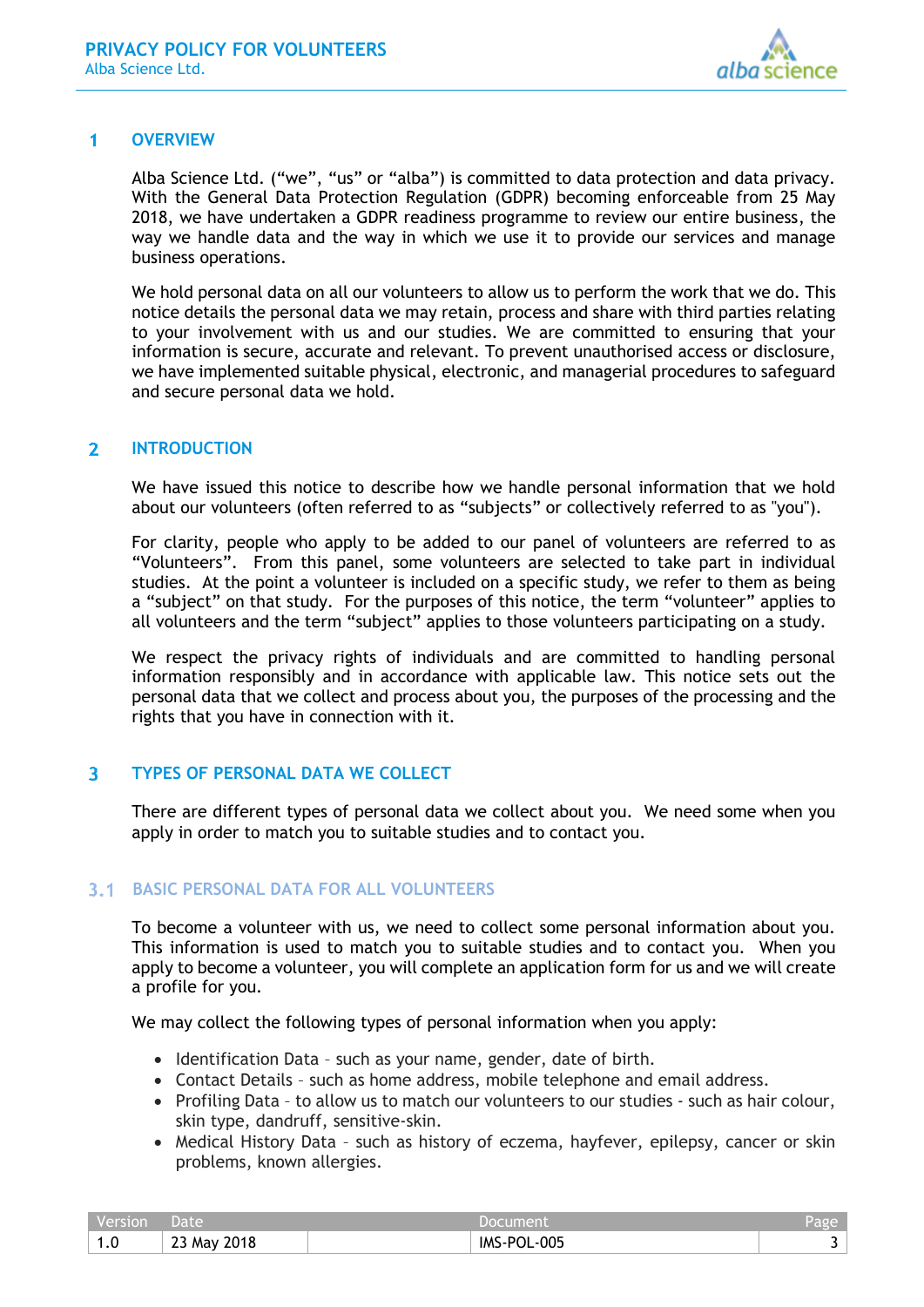

### **ADDITIONAL PERSONAL DATA FOR SOME OF OUR STUDIES**

If you are selected and agree to take part on one of our studies, we may need to collect some further personal information about you as part of the conduct of the study. This information is collectedly solely for the purposes of ensuring eligibility to take part in the study and to ensure your safety throughout it.

We may collect the following types of personal information as part of a study:

- Eligibility Information in order to determine your eligibility for a study.
- Medical Conditions any current medical conditions and associated medications
- Adverse Event information details of any events during the course of a study.

### **3.3 OTHER DATA WE COLLECT**

In addition to the personal data that we collect from you when you apply to become a volunteer or when you take part in one of our studies, we also keep some additional data about you on your profile.

Additional data we keep about you may include:

- History of study participation such as dates you started and finished each study and whether you completed the study or not.
- History of Communications such as email correspondence or SMS text messages between you and us.

### <span id="page-3-0"></span> $\blacktriangle$ **SENSITIVE PERSONAL DATA**

Sensitive personal data ('special categories of personal data' under the General Data Protection Regulation) includes any information that reveals your racial or ethnic origin, religious, political or philosophical beliefs, genetic data, biometric data for the purposes of unique identification, or information about your health/sex life.

Generally, we try not to collect or process any sensitive personal information about you. In some circumstances, we may need to collect some sensitive personal information for legitimate study-related purposes – such as when a study requires participants from a particular ethnic origin.

#### <span id="page-3-1"></span> $5<sup>5</sup>$ **PURPOSES FOR PROCESSING PERSONAL DATA**

### **REGISTERING AS A VOLUNTEER**

When you apply to become a volunteer with us, it is with the intention of taking part on some of our studies. We need some of your personal information in order to find suitable studies for you and to contact you about these. We process the data in your application form to build a profile of you on our Volunteer Database system, called Live Clinical.

If you are applying to become a volunteer with us then we collect and use this personal data for study recruitment purposes – in particular, to determine your suitability for a specific study that we are recruiting for. This typically includes assessing your age, gender and location in order to find a good match.

| Version        | <b>Date</b> | Document    | Page |
|----------------|-------------|-------------|------|
| $\overline{A}$ | 23 May 2018 | IMS-POL-005 |      |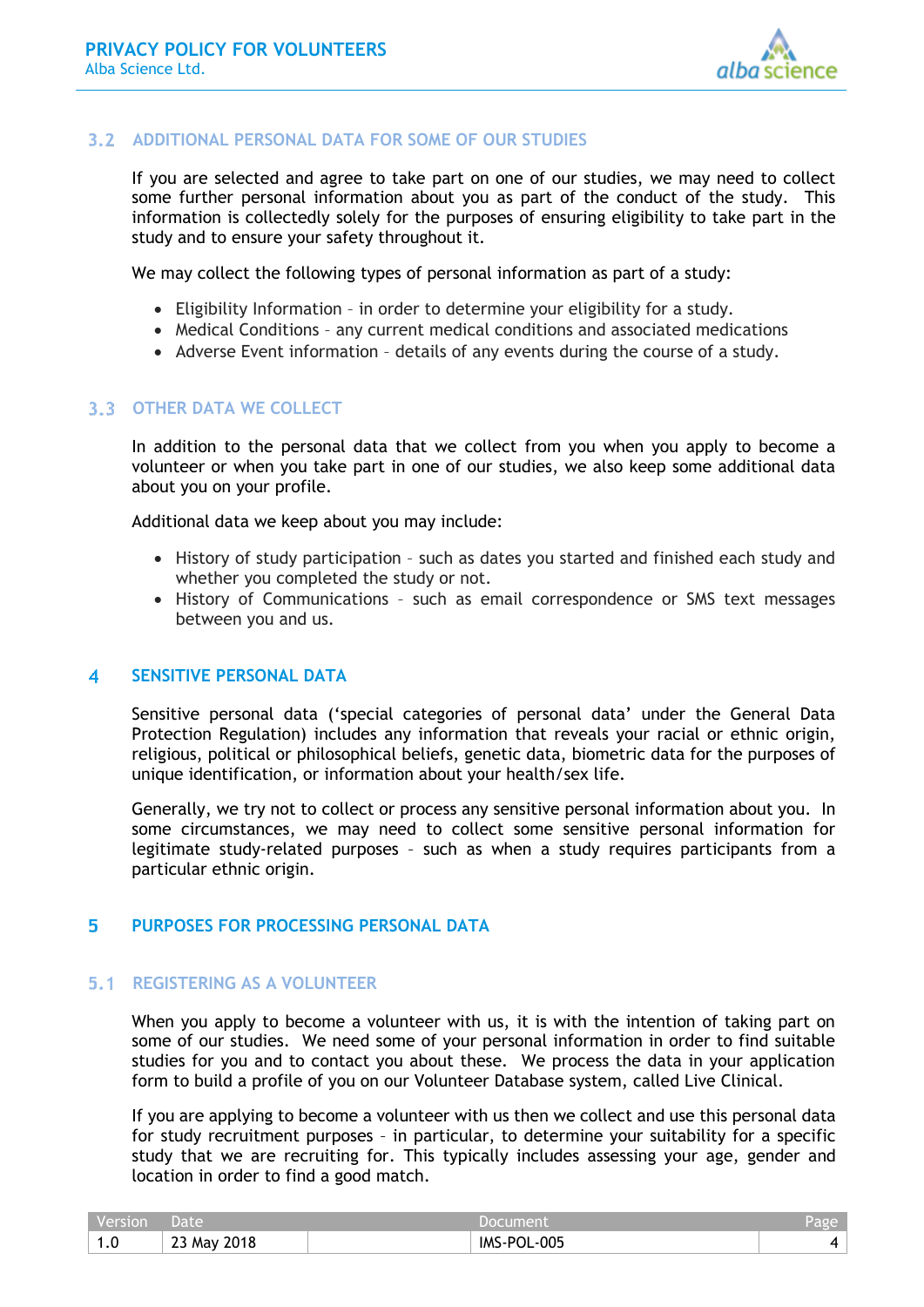

When you are enrolled as a volunteer, we give you a unique Volunteer Number. This number if your unique identifier within our Live Clinical system.

### **FINDING SUITABLE SUBJECTS FOR OUR STUDIES**

When we need to recruit subjects for an upcoming study, our recruitment team are provided with details of the group of subjects needed to take part on the study. Typically, we may need to recruit subjects based on a combination of age, gender and geographic location (such as being near a test centre). In addition, we may be looking for volunteers with a particular skin type (such as sensitive skin).

We use our Live Clinical system to search our database of volunteers to find us those who match the requirements of the study. This is done by assessing your personal data.

If you are matched to a study, a further assessment of your medical data will be made to confirm suitability. For example, it may be that volunteers with a history of allergies may not be eligible to take part on a study.

### **5.3 CONTACTING YOU**

We may use your email address or your mobile phone number to contact you to invite you to take part in one of our studies. For some studies, we send invites out by SMS text messages to those who match the recruitment criteria.

If you are contacted by telephone to discuss your suitability to take part in one of our studies, the member of our recruitment team will have access to your profile in our Live Clinical system.

### **TAKING PART ON A HOME USER STUDY**

We conduct some of our studies remotely. In some cases, we can send products to our volunteers in their homes to use. In return for these, our volunteers are usually asked to complete online surveys relating to their experiences of using the product. We call these "Home User Studies".

For Home User Studies, we use your contact details to send any products or documentation to you.

When participating in a Home User Study, we may provide you links to any online surveys which we ask you to complete. In some cases, these links will be anonymous but in others, we may ask you to confirm your name, address, age or other personal information at the start of the questionnaire. We do this so that we can match up the responses to the subjects we have enrolled on our system. Once this is done, all personal information is removed.

### **TAKING PART ON A CLINICAL STUDY**

We conduct some of our studies at our test centre where our subjects attend one or more times during a study. We call these "Clinical Studies".

When you participate on a clinical study, you will first be provided with a Volunteer Information Document to read and will asked to provide consent to participate in the study.

| Version               | Date'       | Document    | Page |
|-----------------------|-------------|-------------|------|
| $\overline{A}$<br>1.U | 23 May 2018 | IMS-POL-005 |      |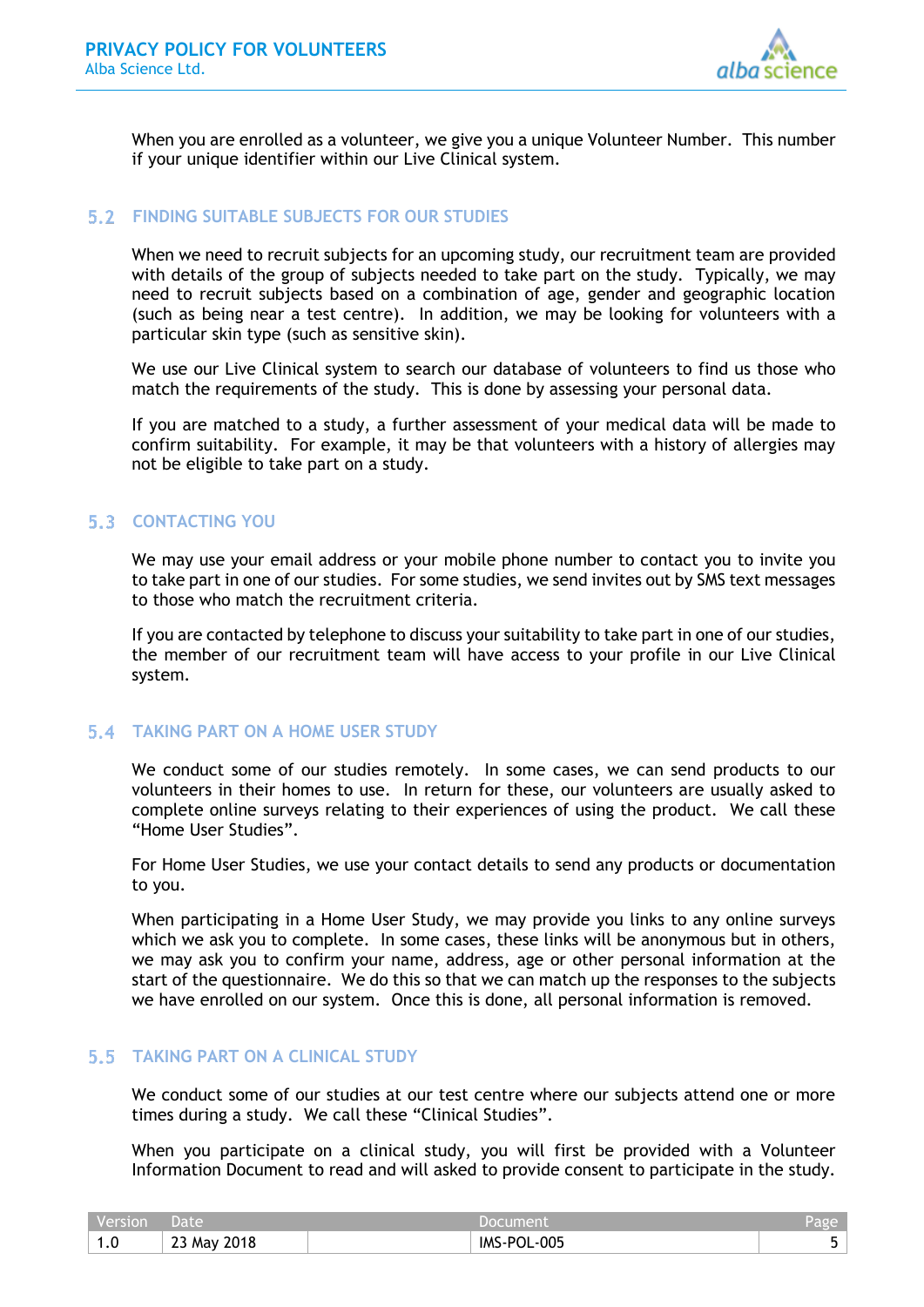

Once you have provided consent, we will perform a "Screening" phase where we will confirm any Personal and Medical information we have in our records with you to ensure that we are aware of any changes and also to reconfirm your eligibility to be included on the study. We may also need to discuss any ongoing medical conditions or medications.

Once the screening phase is complete and you are accepted onto one of our studies, we assign you a sequential "Subject Number" (Starting 001, 002, 003 etc.). During study conduct, both your Subject Number and your name are available to the technician to confirm your identification.

At the end of the study, the names are removed, ensuring the subjects are only identifiable by Subject Number with the exception of your written consent document, since a signature is required on this.

During your involvement on a Clinical Study, we may collect various types of data, such as measurements, readings, assessment scores etc. This is not personal data and is not personally identifiable.

In cases where photographs are taken during a study, these will be cropped or masked in order to ensure that they cannot be personally identifiable, other than where a full-face photograph is required. In these cases, you will be asked to provide additional consent.

### **LEGITIMATE BUSINESS PURPOSES**

We may also collect and use personal information when it is necessary for other legitimate purposes, such as to help us conduct our business more effectively and efficiently

### **LEGAL PURPOSES**

We may also use your personal data where we consider it necessary for complying with laws and regulations, including under judicial authorisation, or to exercise or defend our legal rights.

### <span id="page-5-0"></span>**LEGAL BASIS FOR PROCESSING PERSONAL DATA** 6

Our legal basis for collecting and using the personal data described above will depend on the personal data concerned and the way we collect it. We will normally collect personal data from you only where we need it to perform a contract with you (i.e. to invite you to participate in one of our studies), where we have your freely given consent to do so, or where the processing is in our legitimate interests and only where this interest is not overridden by your own interests or fundamental rights and freedoms. In some cases, we may also have a legal obligation to collect personal information from you or may otherwise need the personal information to protect your vital interests or those of another person.

Any processing based on consent will be made clear to you at the time of collection or use consent can be withdrawn at any time by contacting the Alba Science Data Protection Officer.

| Version | Date        | Document    | Page |
|---------|-------------|-------------|------|
| 1.0     | 23 May 2018 | IMS-POL-005 |      |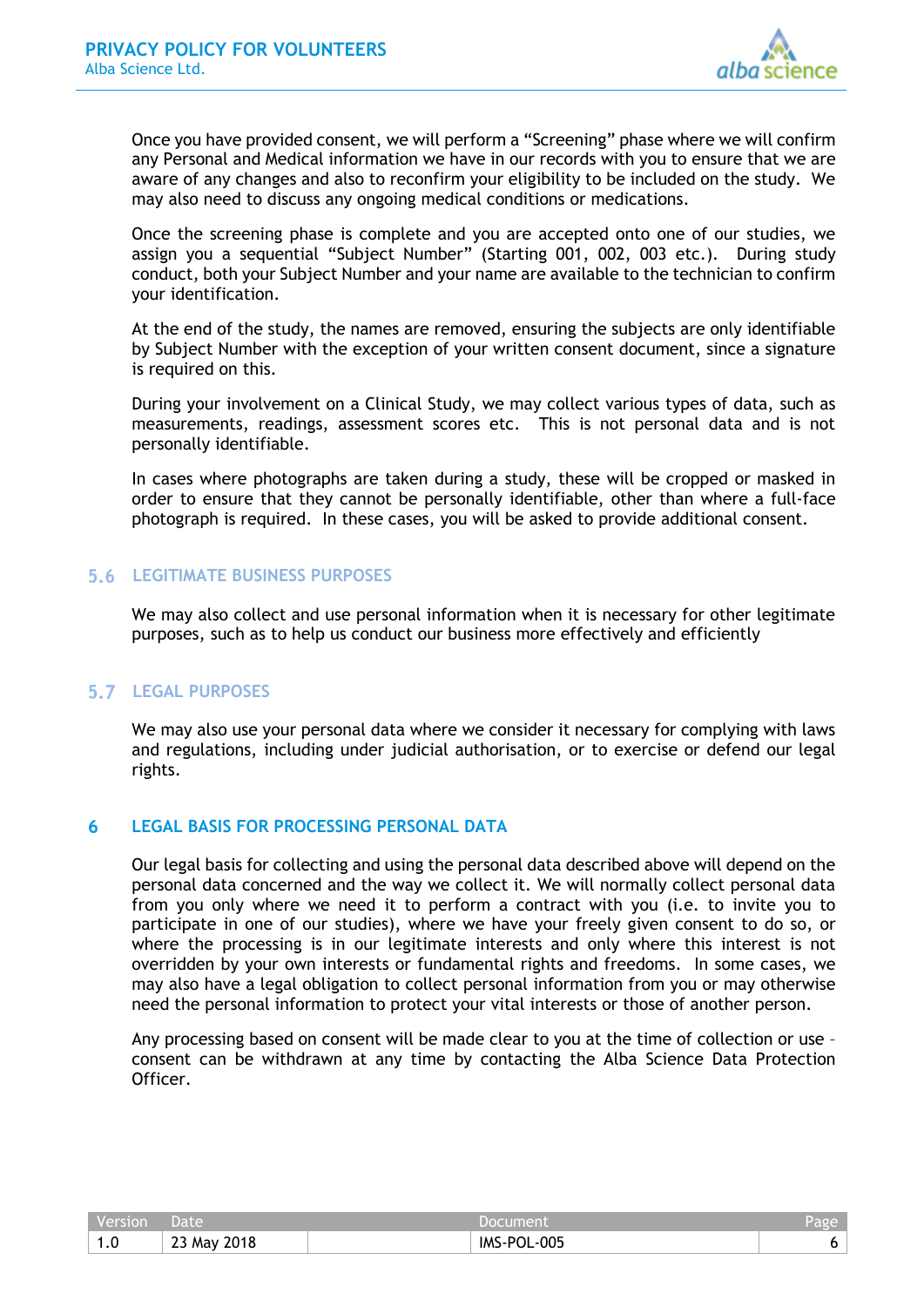

#### <span id="page-6-0"></span> $\overline{7}$ **WHO WE SHARE YOUR PERSONAL DATA WITH**

We take care to allow access to personal data only to those who require such access to perform their tasks and duties, and to third parties who have a legitimate purpose for accessing it. Whenever we permit a third party to access personal information, we will implement appropriate measures to ensure the data is used in a manner consistent with this notice and that the security and confidentiality of the data is maintained.

#### $7.1$ **TRANSFERS TO OUR CUSTOMERS**

When we provide the results of our studies to our customers we remove all personally identifiable information. References to individual subjects are done by Subject Number only. Where images are provided, these will be cropped and masked in order to ensure that they are not personally identifiable.

### $7.2$ **TRANSFERS TO THIRD-PARTY SERVICE PROVIDERS**

We make certain personal data available to third parties who provide services to us. We do so on a "need to know basis" and in accordance with applicable data protection and data privacy laws.

### $7.3$ **TRANSFERS TO OTHER THIRD-PARTIES**

We may also disclose personal data to third parties on other lawful grounds, including:

- To comply with our legal obligations, including where necessary to abide by law, regulation or contract, or to respond to a court order, administrative or judicial process
- In response to lawful requests by public authorities (including for national security or law enforcement purposes)
- As necessary to establish, exercise or defend against potential, threatened or actual litigation
- Where necessary to protect the vital interests of our employees or another person
- In connection with the sale, assignment or other transfer of all or part of our business; or
- With your freely given and explicit consent

#### <span id="page-6-1"></span>8 **WHERE WE KEEP YOUR PERSONAL DATA**

All personal data is retained on Alba Science's own servers based in the United Kingdom.

All paper-based personal data (such as signed consent forms or application forms) are stored at our facilities in the United Kingdom.

Our customers may request that we send them all the original paperwork from a study for them to retain. Where this is the case, the Consent Forms are also sent to the customer. These will contain the names and signatures of the individuals enrolled on the study.

| Version | Date        | Document    | Page |
|---------|-------------|-------------|------|
| 1.0     | 23 May 2018 | IMS-POL-005 |      |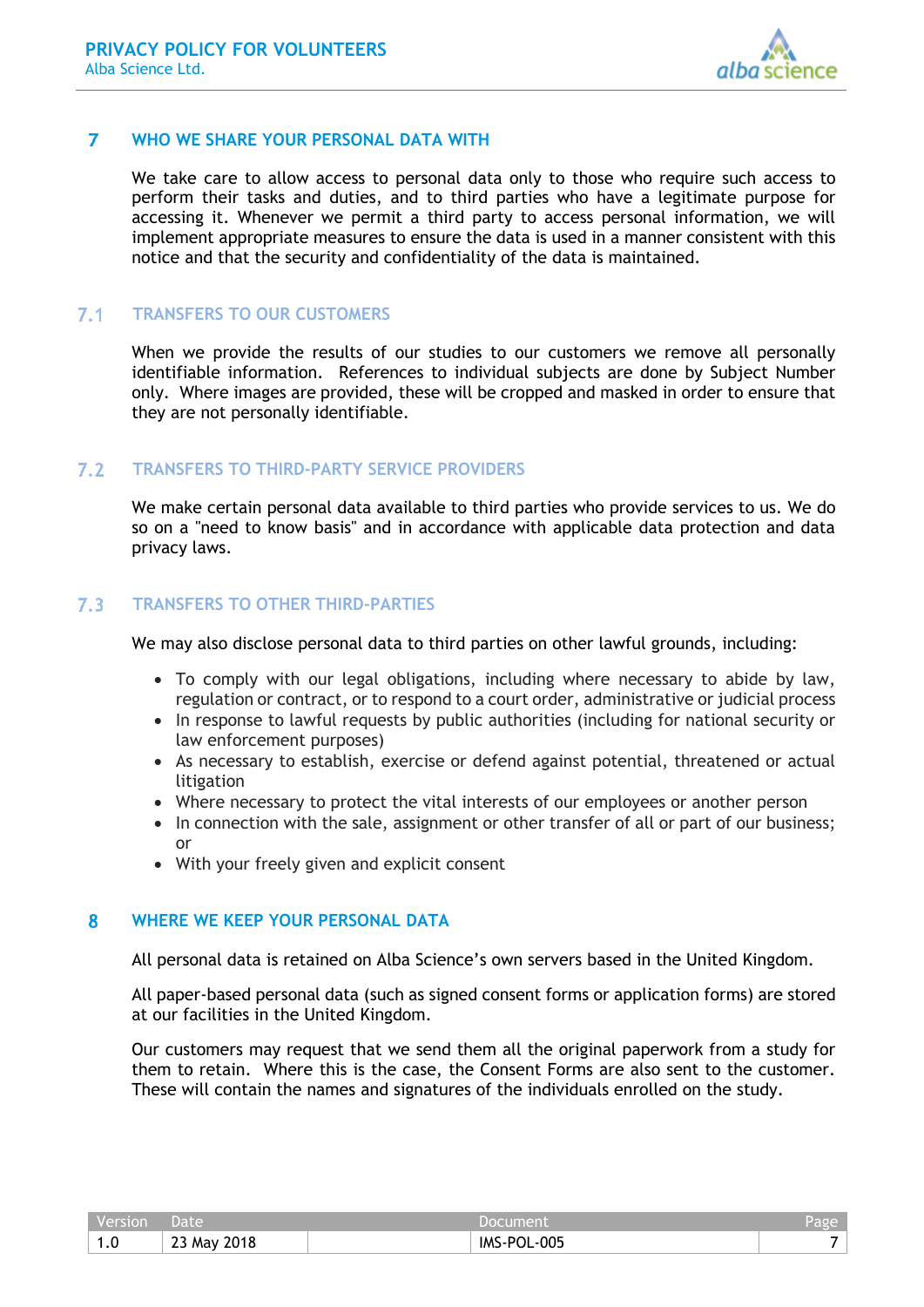

#### <span id="page-7-0"></span> $\mathbf{Q}$ **TRANSFER OF PERSONAL DATA ABROAD**

We may need to transfer personal data to countries outside of the United Kingdom. When we export your personal data to a different country, we will take steps to ensure that such data exports comply with applicable laws. For example, if we transfer personal data outside the European Economic Area (EEA), such as to the United States, we will implement an appropriate data export solution such as entering into contracts with the data importer that contain EU model clauses or taking other measures to provide an adequate level of data protection.

#### <span id="page-7-1"></span> $10<sup>1</sup>$ **DATA RETENTION**

Personal data will be stored in accordance with applicable laws and kept for as long as needed to carry out the purposes described in this notice or as otherwise required by law.

Generally, this means your personal information will be retained until the end or your involvement with us. Once you ceased to be a volunteer with us, we will remove your personally identifiable information from our system and retain a non-personally identifiable record containing only your Volunteer Number. Records of your previous involvement on studies will remain anonymised. Should you re-apply to become a volunteer again in the future, Your old Volunteer Number would be required in order to link your previous study participation again.

Study Data which has been collected during the course of a study will not be amended upon erasure of your personal data since this data will not be personally identifiable.

### <span id="page-7-2"></span>**YOUR RIGHTS**  $11$

You may exercise the rights available to you under data protection law as follows:

- The right to be informed.
- The right of access.
- The right to rectification.
- The right to erasure.
- The right to restrict processing.
- The right to data portability.
- The right to object.
- Rights in relation to automated decision making and profiling.

We respond to all requests we receive from individuals wishing to exercise their data protection rights in accordance with applicable data protection laws. You can read more about these rights at:

<https://ico.org.uk/for-the-public/is-my-information-being-handled-correctly/>

#### <span id="page-7-3"></span> $12<sub>2</sub>$ **ISSUES AND COMPLAINTS**

We try to meet the highest standards when collecting and using personal information. For this reason, we take any complaints we receive about this very seriously. We encourage people to bring it to our attention if they think that our collection or use of information is

| 'Version, | /Date       | Document    | Page |
|-----------|-------------|-------------|------|
| ٥         | 23 May 2018 | IMS-POL-005 |      |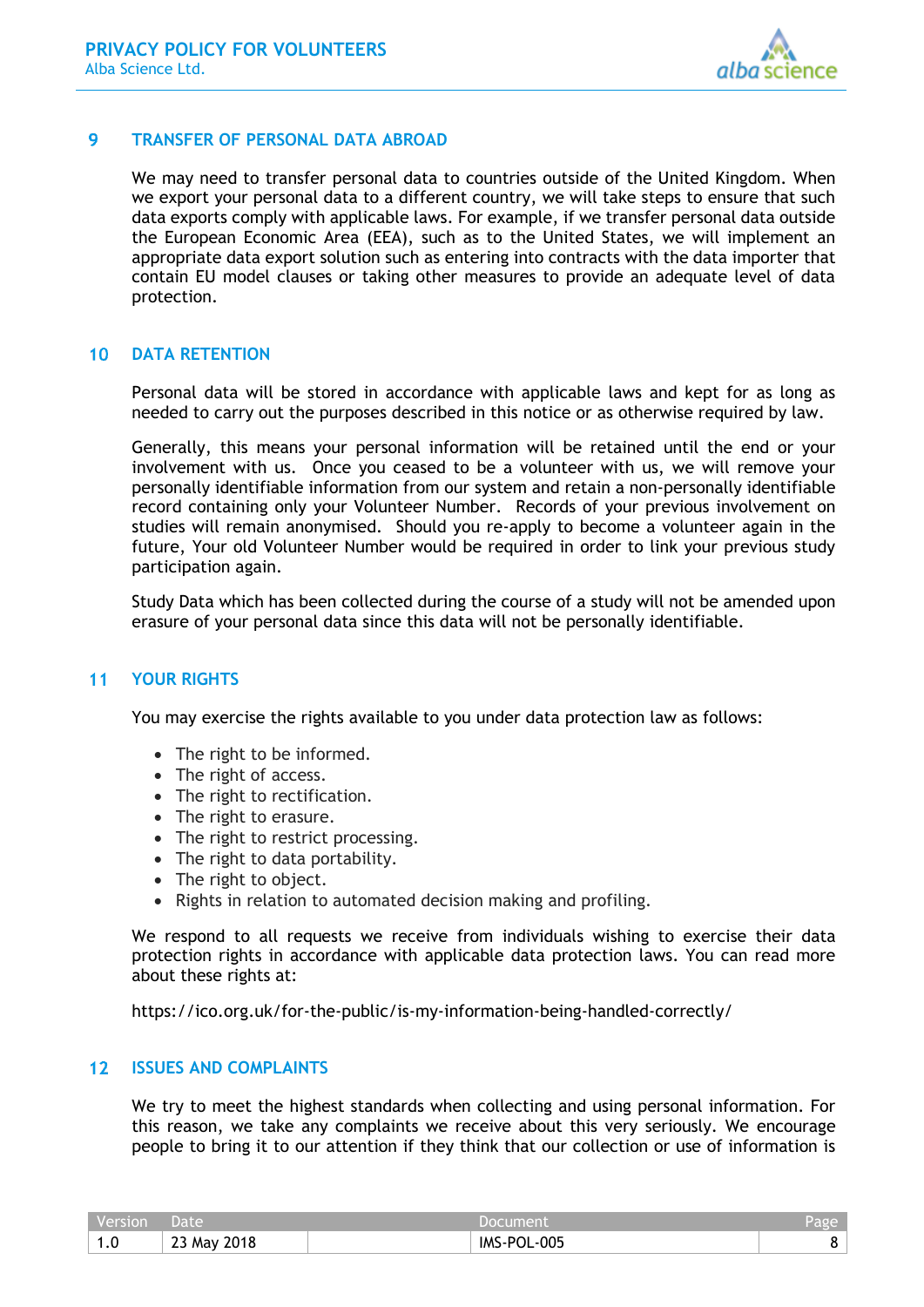

unfair, misleading or inappropriate. We would also welcome any suggestions for improving our procedures.

This notice was drafted with clarity in mind. It does not provide exhaustive detail of all aspects of our collection and use of personal information. However, we are happy to provide any additional information or explanation needed.

If you want to make a complaint about the way we have processed your personal information, you can contact the Information Commissioner's Office in their capacity as the statutory body which oversees data protection law – [www.ico.org.uk/concerns.](http://www.ico.org.uk/concerns)

### <span id="page-8-0"></span> $13<sup>°</sup>$ **UPDATES TO THIS POLICY**

This policy may be updated periodically to reflect any necessary changes in our privacy practices. In such cases, the most recent version will be available on our website.

### <span id="page-8-1"></span>**CONTACTING US ABOUT THIS PRIVACY POLICY**  $14<sup>7</sup>$

If you have any queries regarding this notice, please contact the Data Protection Officer at Alba Science using the details below:

Data Protection Officer Alba Science Ltd, 24 Broughton Street Edinburgh EH1 3RH

Telephone: 0131 297 0000

Email: dataprotection@albascience.com

| Version | <b>Date</b> | Document    | Pagel |
|---------|-------------|-------------|-------|
| v       | 23 May 2018 | IMS-POL-005 |       |